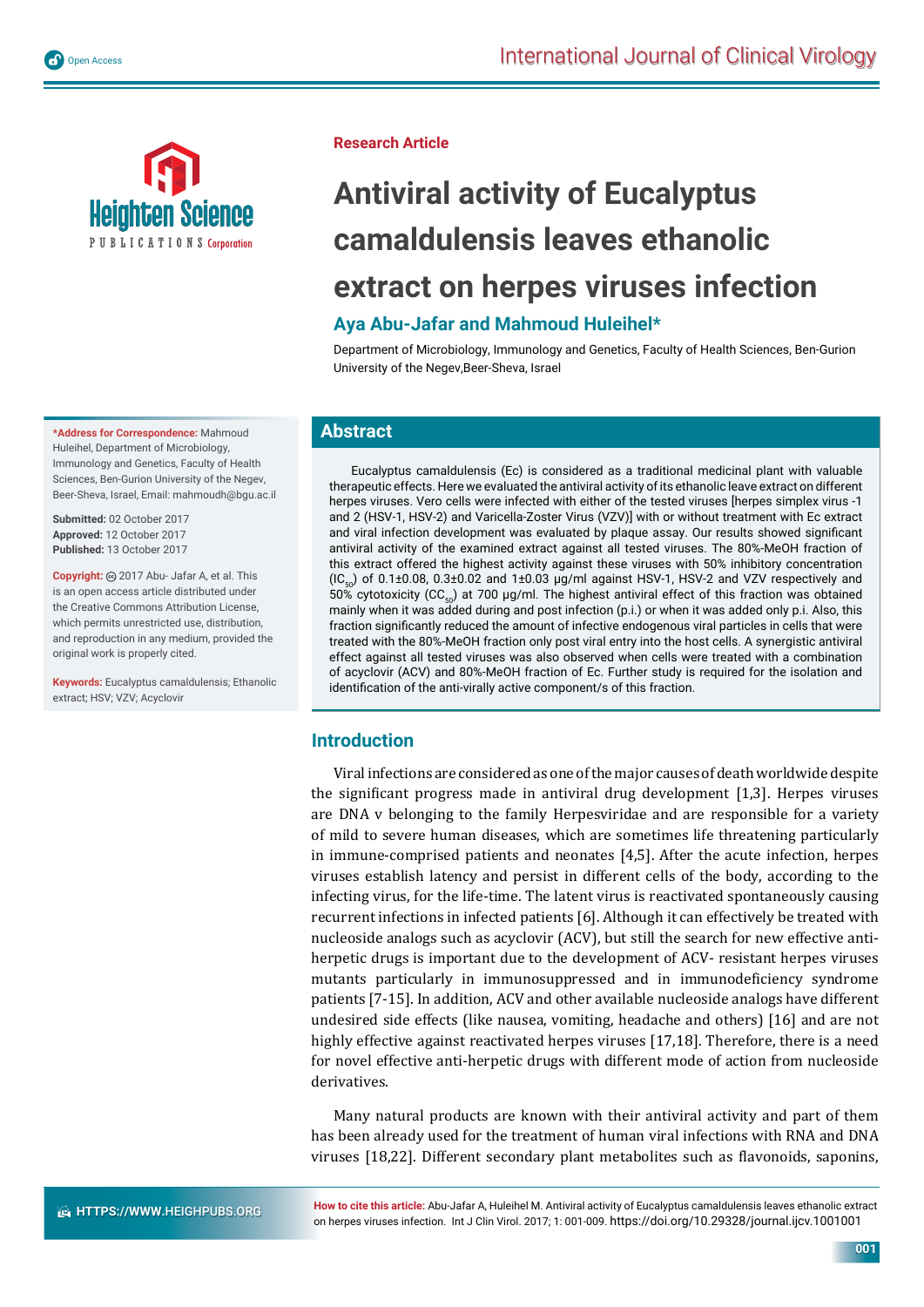

lignans, tannins, alkoloids, polyines, thiophenes, phenolic acids and different sugars were found to have significant antiviral activity against variety of viruses [23,25]. Despite the fact that many plant extracts were previously reported for their antiviral activities, their antiviral mechanism of action is still poorly understood.

Eucalyptus camaldulensis (Ec) is an Australian native tree of the genus Eucalyptus and spread in many parts of the world [26]. According to the World Health Organization and different previous studies Eucalyptus leaves and oil have medicinal use for treatment of mild respiratory tract inflammation, bronchitis, asthma, fever and inflammation of the throat  $[27,28]$ . In addition, eight different components were isolated from Eucalyptus globulus leaves and found to have antiviral activity against Epstein Barr virus [29]. The essential oils of different Eucalyptus species were found to exhibit various biological activities like strong antibacterial activity against different gram (+) and gram (-) bacteria, antifungal, antiviral activities [26,27,30,31], antiinflamatory [28] and antitumor cells activities [32]. The main biologically active components in Eucalyptus essential oil are erpenes and phenylpropanoids [31,33].

Only little information is known about the antiviral activity of Eucalyptus extracts. It was found that crude methanolic extracts of Ec and E. torelliana were active against human enteroviruses: Poliovirus type I, Coxsackievirus B and Echovirus 6 [34]. The main functional components of Ec leaves ethanolic extract were found to include tannins, saponins, cardenolides and flavonoids [34]. In addition, aqueous extract of Eucalyptus fruit had significant activity against HSV-1 while the ethanolic extracts showed little anti-HSV-1 activity [35].

In the present study we investigated the antiviral activity of ethanolic extract of Eucalyptus camaldulensis leaves on various members of the herpes family of viruses (HSV-1, HSV-2 and VZV)

*In vitro*. Our results showed promising antiviral activity of the examined extract against the tested viruses.

#### **Materials and Methods**

Material**.** Eucalyptus camaldulensis (Ec) leaves were obtained from trees growing in Israel.

Acyclovir (ACV) was purchased from Sigma Israel.

Preparation of Ec leaves ethanolic extract**.** Ethanolic extract was prepared from fresh leaves of Ec. The leaves were cut and smashed in 95% ethanol solution, incubated at  $4^{\circ}$ C with shaking for 48 hs, centrifuged at 2000 rpm for 10 min, the supernatant was collected into a clean flask and the pellet was discarded. Then' the collected supernatant was dried by evaporation and dissolved in a 95% ethanol to give a stock with a concentration of 10mg/ml. The extracts were diluted with medium containing 2% newborn calf serum (NBCS) to the appropriate concentrations. Fractionation of ethanolic plant extract**.** The ethanolic extract was fractionated into different fractions by reverse phase chromatography (RP-C18 Sepack) with a stepwise methanol gradient: 0%, 20%, 40%, 60 %, 80 % and 100 %. Cells and viruses**.** African green monkey kidney (Vero) cells, which were purchased from the American Type Culture Collection (ATCC), Rockville, MD, USA, were grown in RPMI medium with 10% new born calf serum and antibiotic mixture (penicillin, streptomycin and nystatin) and incubated at 37°C in a humidified air containing 5% CO<sub>2</sub>. HSV-1 was obtained from the ATCC (VR-735), HSV-2 and VZV were obtained from the virology laboratory Soroka University Medical Center, Beer-Sheva, Israel. 2.5. Cytotoxicity examination**.** Vero cells were treated with different doses of the extract and the toxicity of the extract was evaluated by: (a**)** Daily morphological changes observation by optical inverted microscope. (b) MTT assay which was performed as previously described [36]. Brieϐly, the appropriate cell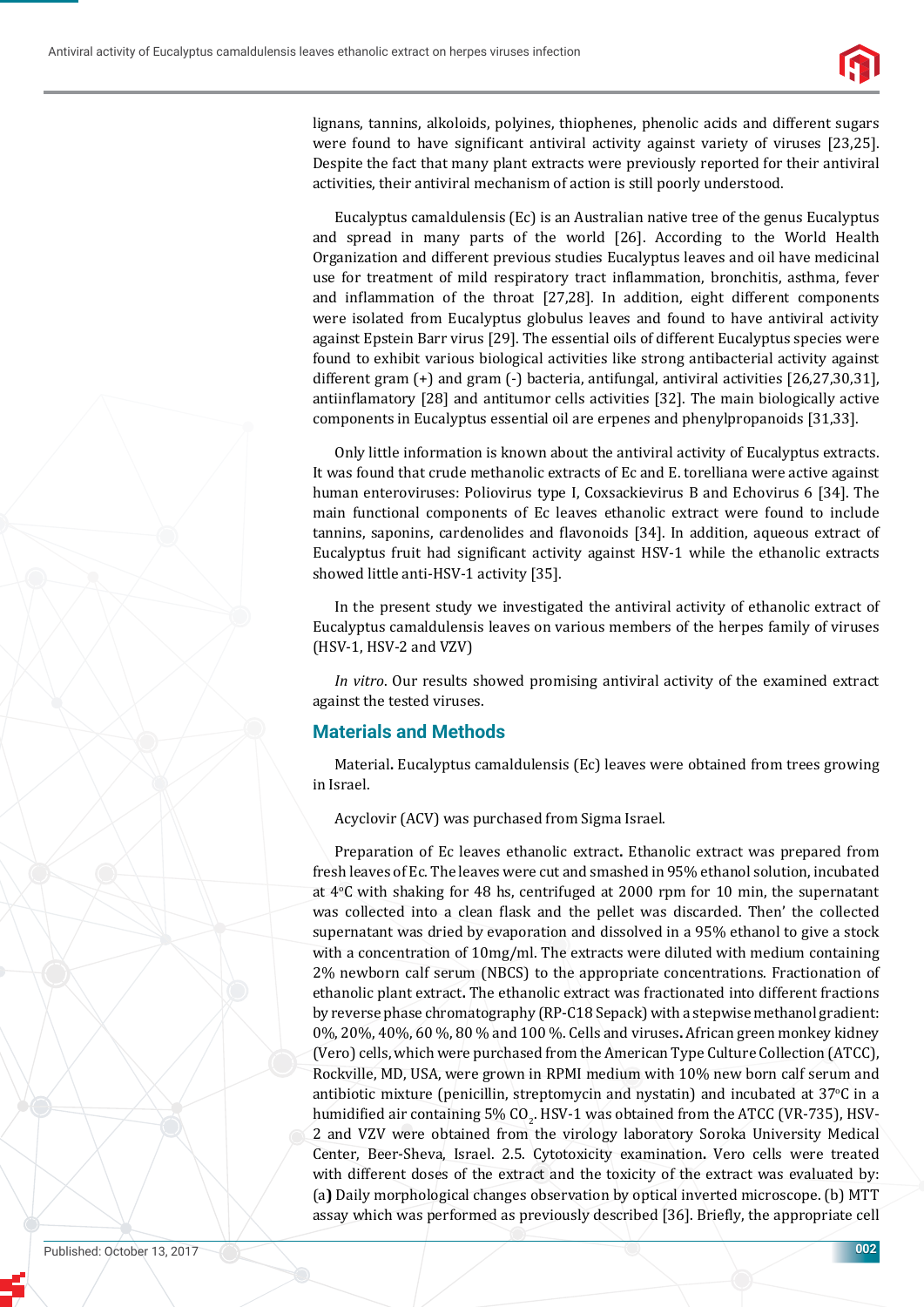

cultures were incubated with 50μg/ml MTT solution at 37°C for 5h. This solution was converted by mitochondrial succinate dehydrogenase enzyme into insoluble formazan (purple). Then the cultures were washed with saline and SDS solution was added to dissolve the formazan. The absorbance was measured at 570 nm after overnight incubation at 37°C, indicating the metabolic activity of the cells.

Viral infection. The cells were plated at  $2 \times 10^5$  cells/well in 24-well culture plates, in RPMI with 10% NBCS and antibiotics. After overnight incubation the medium was removed and the cells were infected with 1PFU/cell for two hours at 37°C. The infection development was evaluated by plaque assay as previously described [37]. Briefly, the unabsorbed virus was removed after 2h infection and cells were overlaid with either a layer of 0.6% carboxymethylcelleluse (CMC). Two days post-infection (p.i.) the CMC overlay was removed, cell monolayers were ϐixed with 10% formalin in saline, stained with crystal violet and plaques were counted.

Antiviral mechanism of action of the examined product**.** The infected cells were treated with increasing concentrations of the product at different times before, during or after infection as follow: (1) only before infection- the cell monolayers were incubated with medium containing the fraction for 2h., then the medium was removed and the cells were infected with 1 moi of the appropriate virus without further treatment with the fraction; (2) only during infection time and then the cell cultures medium replaced with medium without the examined product; (3) only p.i.- cells were treated with the tested product immediately after 2h infection with the virus. The treatment was continued up to the end of the experiment; (4) during and p.i- cells were treated with the product at the time of infection and the treatment continued up to the end of the experiment.

To study possible direct effect of the tested product on virus particles infectivity,  $10^4$ PFU (plaque forming unit) of the appropriate virus particles were pre-incubated with 10μg/ml of the tested product at 22°C for 30 min. Then these mixtures were diluted 104 fold with fresh medium (to minimize the concentration of the antiviral agent at the time of infection) and cell monolayers were infected with the diluted mixture.

In order to examine possible effect of the tested product on intracellular- HSV-1 replication, cells were infected for 2h by HSV-1 without treatment with the tested product. Then, the medium was removed and replaced with fresh medium with or without the tested extract and the infected cells were removed from the wells by treatment with trypsin at 20 hrs. p.i. The obtained cells were pelleted by centrifugation at 1500 rpm for 5 minutes, washed three times with saline solution. Each pellet was resuspended with 100 μl of physiological saline solution and the cells were broken by freezing and thawing them. Cell debris were removed by centrifugation at 1500 rpm for 5 minutes and the mixture containing the endogenous virus was then used for infecting cell monolayers.

Cooperative activity. Synergistic or additive activity between the tested Ec fraction and acyclovir (ACV) was examined by treating the cells with different combinations of the fraction and ACV at the time and post-infection with the virus.

#### **Results and Discussion**

Cytotoxicity of extract**.** Vero cell monolayers were treated with various doses of Ec leaves ethanolic extract for 3 days and the cytoxicity of the extract was evaluated by daily morphological observations and by MTT assay as described in "Materials and Methods" section. The concentration found to cause 50% toxicity ( $CC_{50}$ ) of this extract was 200 μg/ml (data not shown).

Antiviral activity of Ec extract against herpes viruses**.** In order to examine possible antiviral activity of Ec extract on various herpes viruses' infection, vero cell monolayers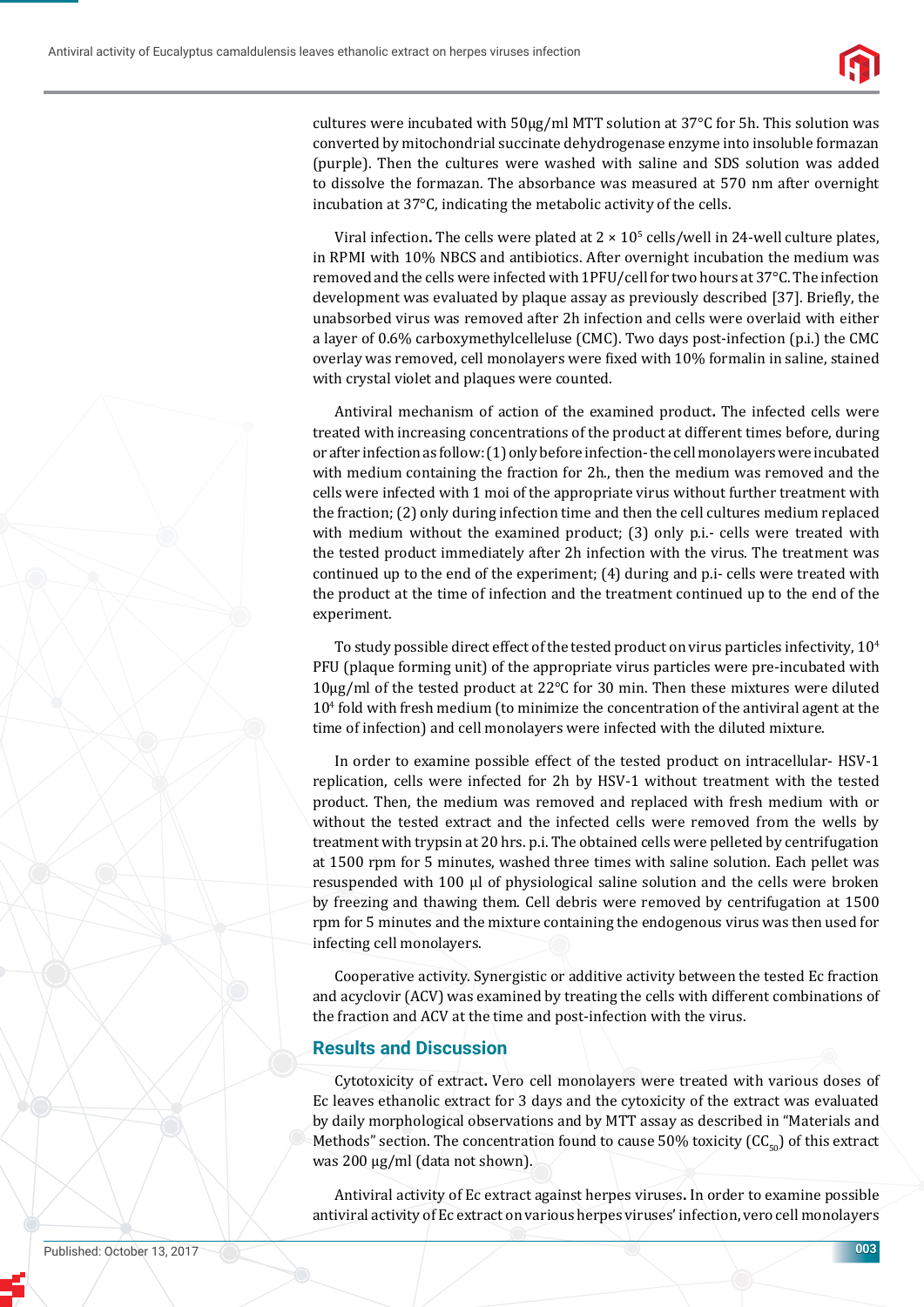

were treated with different doses of the extract at the time of infection with 1 m.o.i. of HSV-1, HSV-2 or VZV. The treatment was continued up to the end of the experiment and the antiviral activity was evaluated by plaque assay. The obtained results showed a significant inhibition of all tested viruses infection as can be seen in figure 1. The concentrations of the extract that caused a 50% plaque inhibition (IC50) of HSV-1, HSV-2 and VZV infection were 1,3,0.1 μg/ml respectively (Figure 1). These results are in agreement with different previous studies which showed significant antiviral activity of etanolic plant extracts against herpes viruses infections[21,38,39]. However, some other previous studies, in contrast to our results, had reported differential antiviral activity of plant extracts on these viruses [40-43], probably due to their different biochemical and serological properties [44, 45].

The selectivity index (SI) (determined as  $CC_{50} / IC_{50}$ ) of Ec extract against VZV was the highest and the most impressive compared to HSV-1 and HSV-2 as can be seen in figure 2. Also, it can be seen that the SI of this extract against VZV was markedly higher than that of HSV-1 and HSV-2. Although the SI values of this extract against the tested viruses were lower than that the positive control ACV (Figure 2), it still worthwhile to continue examining their antiviral potential against these viruses because after isolating and purifying the anti-virally active component of this extract it will most likely improve its antiviral potential.

Ec extract's fractions antiviral activity. Ec extract was separated into different fractions with a methanol gradient as detailed in "Materials and Methods" section and tested for antiviral activity. Our results showed that the highest antiviral activity







**Figure 2:** Selectivity index (SI) of *Ec* leaf ethanolic extract and acyclovir (*ACV*) against HSV-1, HSV-2 and VZV. SI was determined as CC50 /IC50. Values are means±SD (n=3).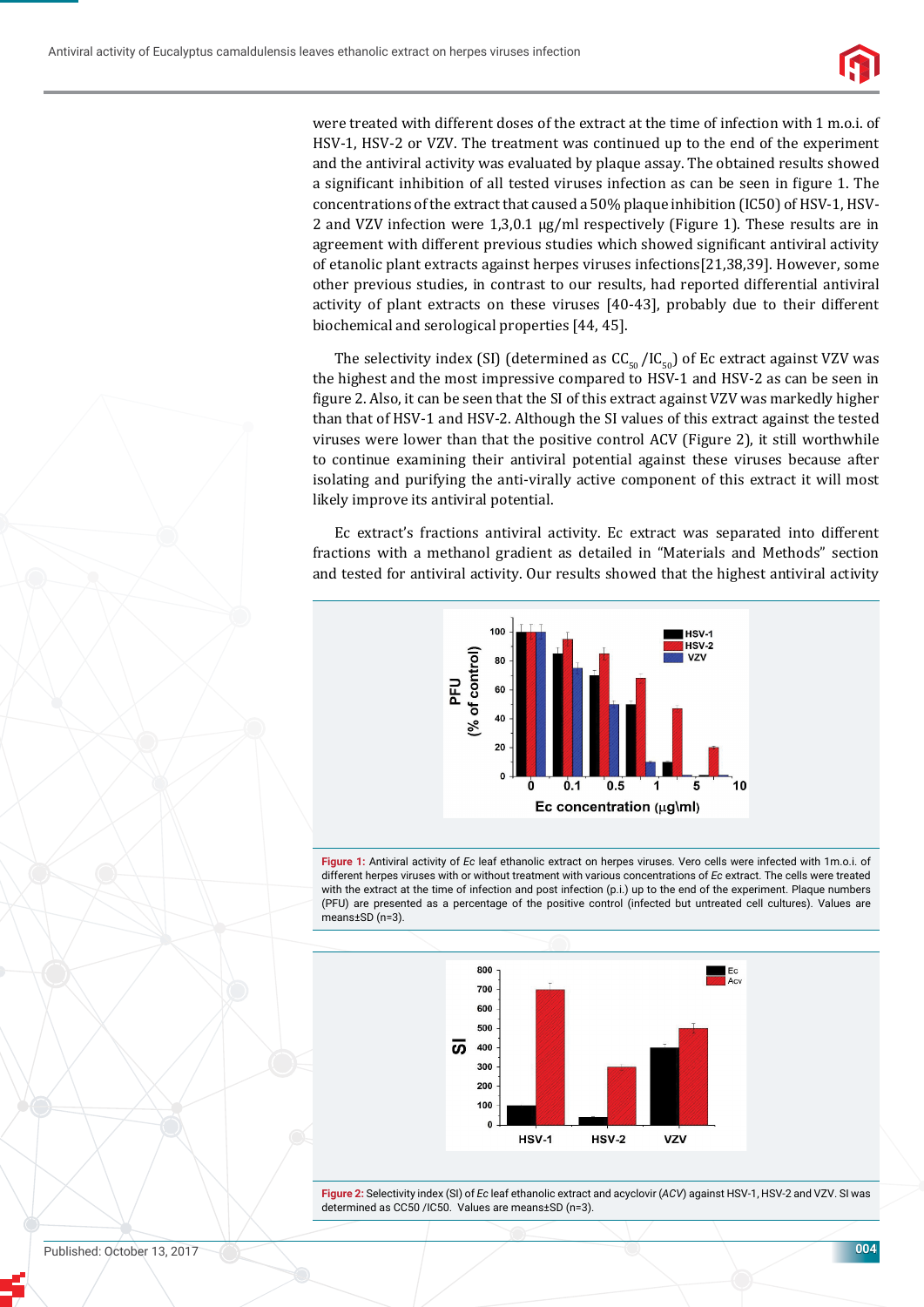

against all tested viruses was obtained with the 80%-MeOH fraction while the other fractions did not show any significant activity (Table 1). As expected the  $80\%$ -MeOH fraction had significantly higher SI compared to the crude extract and also interestingly higher than the SI of ACV (Table 1). This result is reasonable due to the isolation and purification of the anti-virally active component. These results are in contrast to our previous findings which showed that 80% MeOH fraction of F. binjamina and L. candidum leaves ethanolic extracts was active only against HSV-1 and HSV-2 while the 60% MeOH fraction was highly active against VZV infection [21].

Effect of the Ec 80%-MeOH fraction on various steps of the viral infection. Trying to examine which step of the viral infection is blocked by Ec 80%-MeOH fraction; cells were infected with 1 m.o.i. of the tested herpes viruses and treated with 5 μg/ml of this fraction at different time before, at or after infection as detailed in "Materials and Methods" section. As can be seen from the results presented in figure 3 the highest and most effective inhibition of all tested viruses infection was obtained when the treatment with the product was at the time and after infection (about 100% inhibition). These results are in agreement with previous studies reported that the anti-virally active natural products mainly prevent early steps of the viral infection such as direct effect on the viral particles, virus adsorption and/or penetration into the host cells [5,14,38,40,46]. When the cells were treated only at the time of infection or only p.i. there was also a significant inhibition (over 50%) of the viral infection development

| Table 1: Antiviral activity of Ec MeOH fractions and ACV against Herpes viruses. |                             |                           |           |                           |           |                           |           |
|----------------------------------------------------------------------------------|-----------------------------|---------------------------|-----------|---------------------------|-----------|---------------------------|-----------|
| <b>Ec Fractions</b>                                                              | $CC_{\epsilon_0}(\mu g/ml)$ | <b>HSV-1</b>              |           | $HSV-2$                   |           | <b>VZV</b>                |           |
|                                                                                  |                             | $IC_{50}$<br>$(\mu g/ml)$ | <b>SI</b> | $IC_{50}$<br>$(\mu g/ml)$ | <b>SI</b> | $IC_{50}$<br>$(\mu g/ml)$ | <b>SI</b> |
| Ethanolic extract                                                                | $200 \pm 8$                 | $2 \pm 0.4$               | 100       | 5 ± 0.05                  | 40        | $0.5 \pm 0.04$            | 400       |
| 0%-MeOH                                                                          | 500±65                      | Inactive                  | ۰         | Inactive                  | ۰         | Inactive                  | ٠         |
| 20%-MeOH                                                                         | $600+40$                    | $200 \pm 14.5$            | 3         | $280+8.0$                 | 2.1       | $170 + 5.1$               | 3.5       |
| 40%-MeOH                                                                         | $600 \pm 36$                | $150 + 5.5$               | 4         | $120+6.6$                 | 5         | $190+7.3$                 | 3.1       |
| 60%-MeOH                                                                         | $550+16$                    | $100 \pm 4.0$             | 5.5       | $110+4.5$                 | 5         | 90±1.8                    | 6.1       |
| 80%-MeOH                                                                         | $500 \pm 45$                | $0.5 \pm 0.03$            | 1000      | $1.5 \pm 0.03$            | 333       | $0.4 \pm 0.01$            | 1250      |
| 100%-MeOH                                                                        | $400 \pm 32$                | $250 \pm 13.1$            | 1.6       | 150±13.7                  | 2.6       | $185 \pm 3.9$             | 2.1       |
| <b>ACV</b>                                                                       | $70 + 4$                    | $0.1 \pm 0.005$           | 700       | $0.25 \pm 0.01$           | 280       | $0.15 \pm 0.007$          | 466.7±25  |

Vero cell monolayers were treated with different doses of Ec purified fractions at the time and p.i. The CC<sub>50</sub> and the IC<sub>50</sub> values of these fractions were determined by MTT and plaque assay as detailed in "Material and Methods" section. Values are means±SD (n=3).



**Figure 3:** Effect of the treatment time with *Ec* 80%-MeOH fraction on herpes viruses' infection. Vero cells were infected with 1 m.o.i. of the herpes viruses and treated with 5μg/ml of *Ec* 80%-MeOH fraction for different periods of time as follow: only for 2h before infection, only during infection, only p.i. or during and p.i. up to the end of the experiment. Furthermore, 104 PFU of the appropriate virus particles were pre-incubated with 10μg/ml of *Ec* 80%- MeOH fraction at 22°C for 30 min. Then these mixtures were diluted 10<sup>4</sup> fold with fresh medium and cell monolayers were infected with the diluted mixture. PFU of the treated cultures are presented as a percentage of the positive control. Values are means±SD (n=3).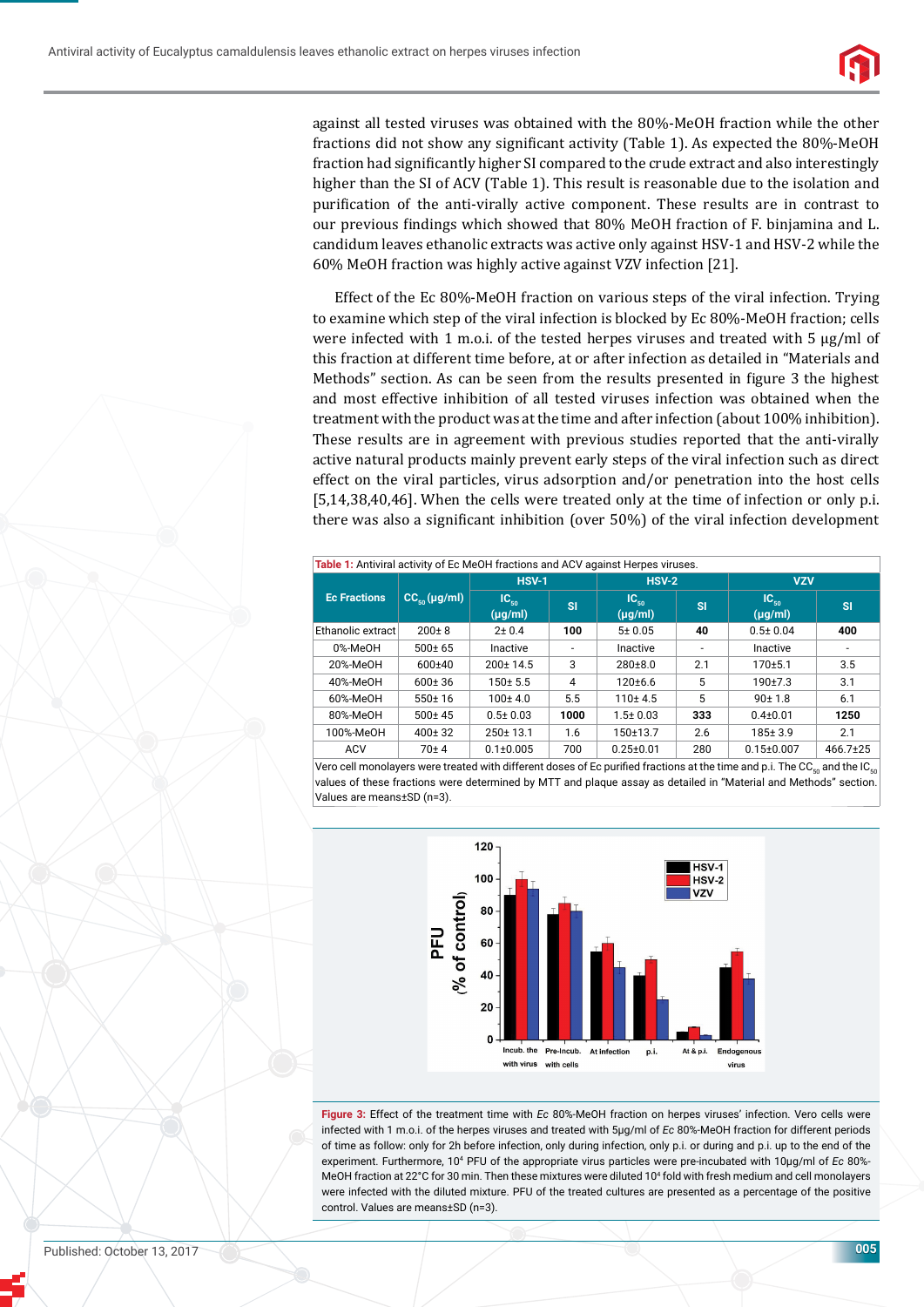

however, when treated only before the infection, there was only a small reduction (about 15%) in the viral infection (Figure 3). This result may indicate that there is no significant interaction between the examined product and the host cells receptors or probably this interaction is a weak and reversible and therefore, the product was easily washed and removed from the cells before infection. This result is supported also by previous studies which did not find any significant interaction between plant alcoholic extracts and cell receptors [22,39,42]. In addition, when the viral particles were preincubated with the examined extract fraction there was no significant inhibition of the viral infection (Figure 3), which means that hat there was no direct interaction between the tested extract fraction and either of the tested viruses. These results are in contrast with previous studies [21,42,47] which showed strong direct interaction between the ethanlic extracts of different plants and HSV-1 or HSV-2 particles, while our previous study showed that there was no notable interaction with VZV in the case of Passiflora extract [48].

As mentioned above, treatment of the infected cells only p. i. caused significant partial inhibition of the viral infection with the different examined viruses (Figure 3). This inhibition may be a result of interfering with internal steps during the viral replication cycle after the penetration of the virus into the host cells or probably a result of reinfection inhibition. In order to examine these possibilities, cells were infected with either of the tested viruses and treated with 10 μg/ml of the extract fraction after 2h of infection. At 20 hours p.i. the internal virus infectivity was examined as detailed in"Materials and Methods" section. Our results (Figure 3) showed that all treated cell monolayers with Ec fraction showed over 50% inhibition of the different tested viruses' infection development (Figure 3). It seems that this fraction caused a significant inhibition in the production of infective viral particles production inside the host cells. It is well established that the 80%-MeOH fraction of various plant leaves is rich with flavonoids such as quercetin, quercetin 3-rhamnoside and quercetin 7-rhamnoside which are known to have antiviral activities [21,49,50].

Cooperative activity of Ec 80%-MeOH fraction with the commercial anti-herpetic drug ACV. In order to examine possible cooperative activity between ACV and Ec 80%- MeOH fraction, vero cells were infected and treated with various combinations of ACV and Fc fraction consisting of various doses of either product (focusing in lower concentrations which are not significantly active against herpes viruses' infection). Our results showed a significant cooperative antiviral activity between ACV and Ec fraction (Figure 4). When the cells were treated separately with 0.1  $\mu$ g/ml of Ec fraction or



**Figure 4:** Synergistic activity between Pe 80%-MeOH fraction and ACV. Vero cells were treated separately with 0.1 μg/ml of Pe fraction or 0.01μg/ml ACV at the time and p.i. with the different examined viruses or with a mixture of both 0.1 μg/ml of Pe fraction and 0.01μg/ml ACV. PFU of the treated cultures are presented as a percentage of the positive control. Values are means±SD (n=3).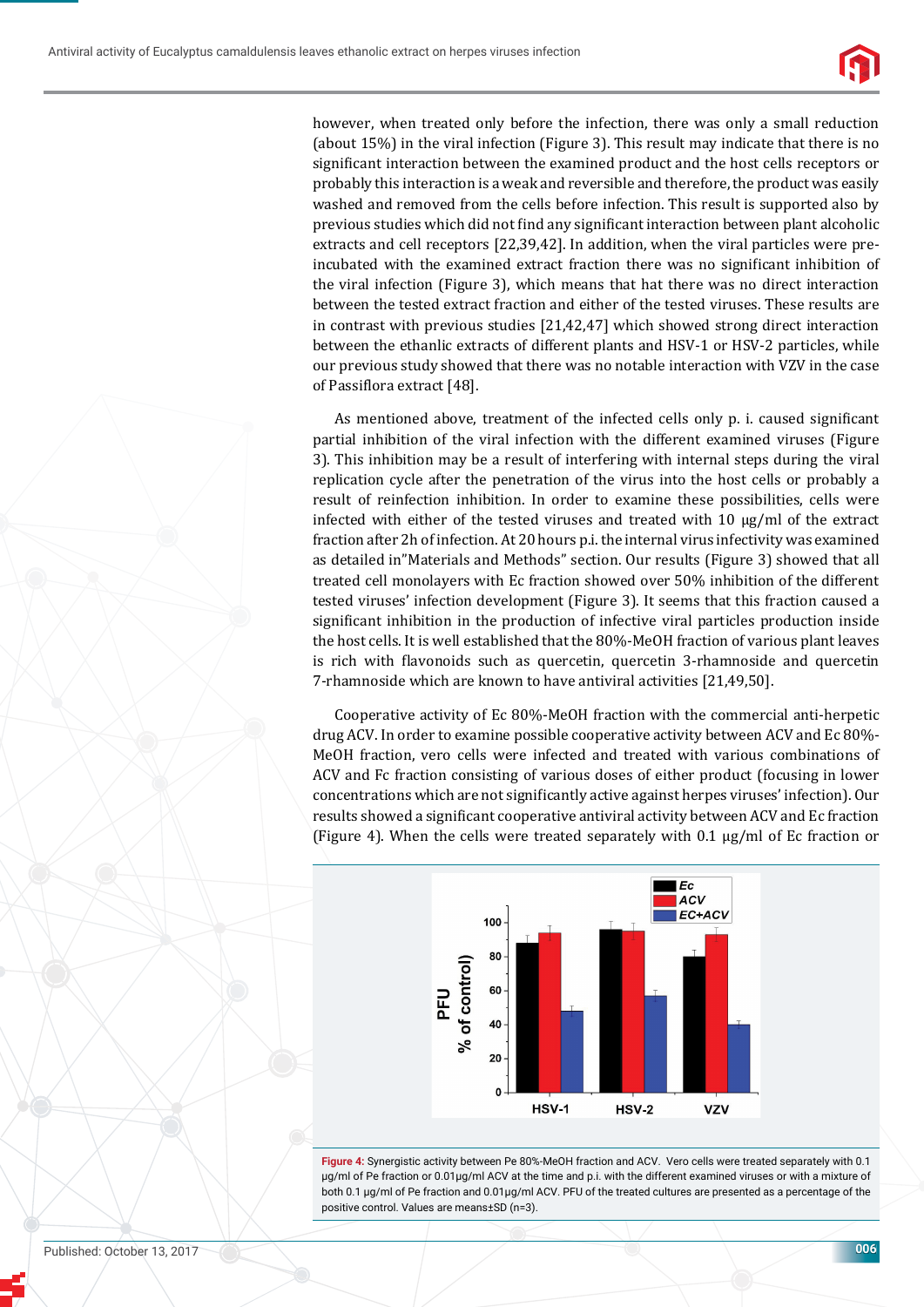

 $0.01\mu$ g/ml ACV at the time of infection and p.i., a low antiviral activity (10-20%) was obtained. However, when the cells were treated with a mixture of both 0.1 μg/ml of Ec fraction and  $0.01\mu$ g/ml ACV, a significant inhibition (~75 %) of the viral infection was observed. This cooperative activity which probably is a synergistic activity between the examined Ec fraction and ACV is very important and can be beneficial for future use contributing to a significant reduction in both the side effects and costs of ACV.

### **Conclusions**

- 1. Ec ethanolic extract showed strong antiviral activity against different members of the herpes viruses' family (HSV-1, HSV-2 and VZV).
- 2. The 80%-MeOH fraction of Ec was the most anti-virally effective against all tested viruses with SI significantly higher that of the crude extract and even higher than that of ACV.
- 3. It seems that the 80%-MeOH fraction of Ec interferes with different stages of the viral infection such as inhibiting early stages of the infection (viral adsorption/ penetration into the host cells) and probably blocking one or more steps during the virus replication inside the host cells after their penetration. This effect on the different stages of the viral infection can be done by different components of this EC fraction.
- 4. A strong cooperative antiviral activity was found between the 80%-MeOH fraction of Ec and ACV.
- 5. Further study is required for the isolation and purification of the anti-virally active components of the 80%-MeOH fraction of Ec.

#### **References**

- **1.** Müller V, Chávez JH, Reginatto FH, Zucolotto SM, Niero R, et al. Evaluation of antiviral activity of South American plant extracts against herpes simplex virus type 1 and rabies virus. Phytother Res. 2007; 10: 970-974. **Ref:** https://goo.gl/Y5BY1V
- 2. Elion GB, Furman PA, Fyfe JA, de Miranda P, Beauchamp L, et al. Selectivity of action of an antiherpetic agent, 9-(2-hydroxyethoxymethyl)guanine. Proc Natl Acad Sci U S A. 1977; 12: 5716- 5720. **Ref:** https://goo.gl/hFkJCr
- 3. Meyers JD, Wade JC, Mitchell CD, Saral R, Lietman PS, et al. Multicenter collaborative trial of intravenous acyclovir for treatment of mucocutaneous herpes simplex virus infection in the immunocompromised host. Am J Med. 1982; 73: 229-235. **Ref:** https://goo.gl/meF9HM
- 4. Snoeck R. Antiviral therapy of herpes simplex. Int J Antimicrob Agents. 2000; 16: 157-159. **Ref:** https://goo.gl/jhNJgQ
- 5. Khan MT, Atherb A, Thompson KD, Gambari R. Extracts and molecules from medicinal plants against herpes simplex viruses. Antiviral Res. 2005; 67: 107-119. **Ref:** https://goo.gl/37YbHC
- 6. Whitley RJ, Bernard Roizman. Herpes simplex virus infections. Lancet. 2001; 357: 1513-1518. **Ref:** https://goo.gl/eXTLqC
- 7. Celum C1, Wald A, Hughes J, Sanchez J, Reid S, et al. Effect of aciclovir on HIV-1 acquisition in herpes simplex virus 2 seropositive women and men who have sex with men: a randomised, doubleblind, placebo-controlled trial. Lancet. 2008; 371**:** 2109-2119. **Ref:** https://goo.gl/jeCvWE
- 8. De Clercq E. Antiviral drugs in current clinical use. J Clin Virol. 2004; 30: 115-133. **Ref:** https://goo.gl/TCxt1x
- 9. Bao B1, Meng Z, Li N, Meng Z, Zhang L, et al. Design Synthesis and Antiviral Activity Studies of Schizonepetin Derivatives. Int J Mol Sci. 2013; 14: 17193-17203. **Ref:** https://goo.gl/PMF8sy
- 10. Fiddian AP, Brigden D, Yeo JM, Hickmott EA. Acyclovir: An update of the clinical applications of this antiherpes agent. Antiviral Res. 1984; 4: 99-117. **Ref:** https://goo.gl/utMMLp
- 11. Erlich KS, Mills J, Chatis P, Mertz GJ, Busch DF, et al. Acyclovir-Resistant Herpes Simplex Virus Infections in Patients with the Acquired Immunodeficiency Syndrome. N Engl J Med. 1989; 320: 293-296. **Ref:** https://goo.gl/c7ECYP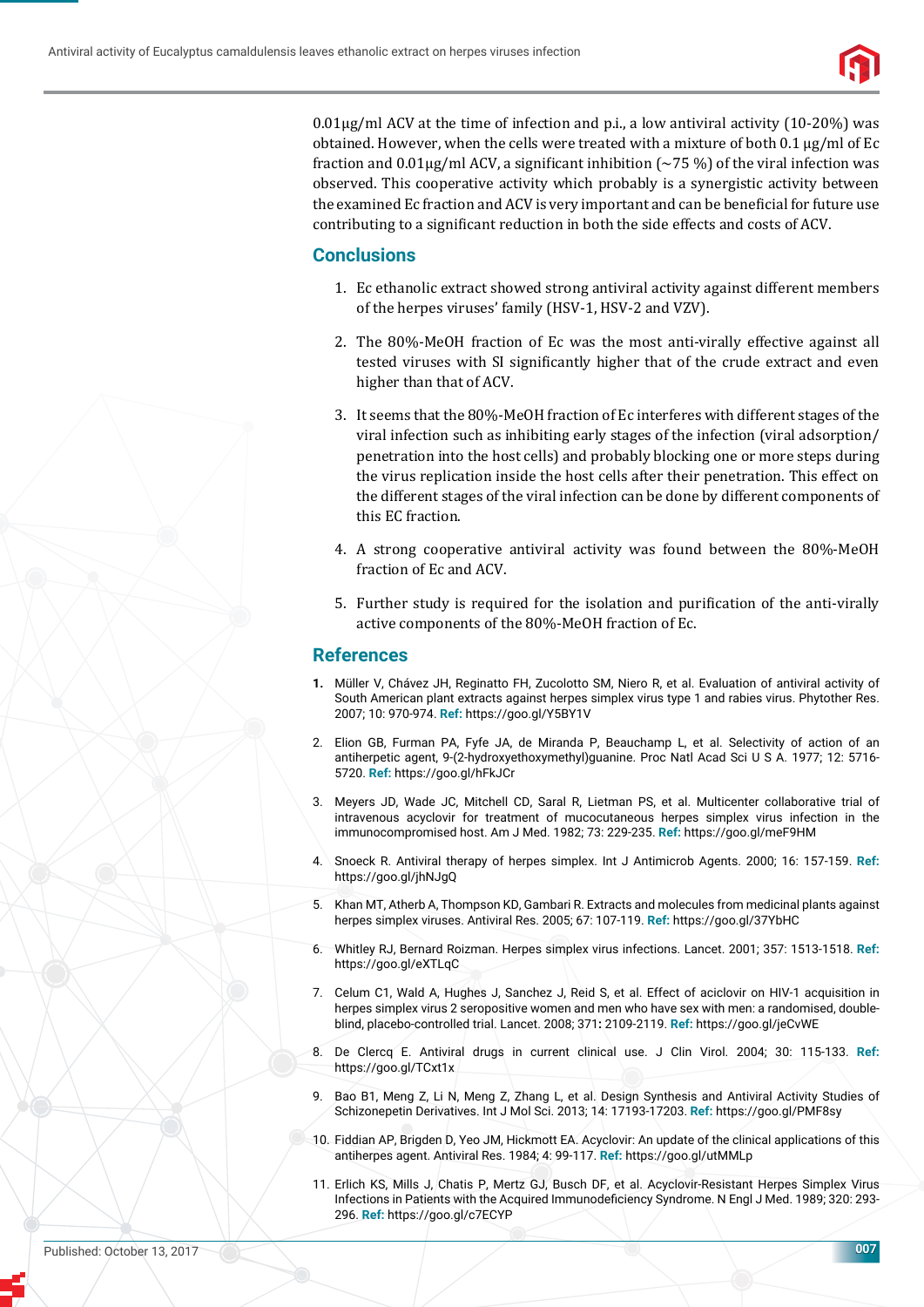

- 12. Oliver NM, Collins P, Van der Meer J, Van't Wout JW. Biological and biochemical characterization of clinical isolates of herpes simplex virus type 2 resistant to acyclovir. Antimicrob Agents Chemother. 1989; 33: 635-640. **Ref:** https://goo.gl/8XuHqe
- 13. Burrelab S, Aimeb C, Hermetb L, Ait-Arkoub Z, Aguta H, et al. Surveillance of herpes simplex virus resistance to antivirals: A 4-year survey. Antiviral Res. 2013; 100: 365-372. **Ref:** https://goo.gl/nVgrTt
- 14. Churqui MP, Lind L, Thörn K, Svensson A, Savolainen O, et al. Extracts of Equisetum giganteum L and Copaifera reticulate Ducke show strong antiviral activity against the sexually transmitted pathogen herpes simplex virus type 2. J Ethnopharmacol. 2017; 210: 192-197. **Ref:** https://goo.gl/Xb2H66
- 15. Frobert E, Burrel S, Ducastelle-Lepretre S, Billaud G, Ader F, et al. Resistance of herpes simplex viruses to acyclovir: An update from a ten-year survey in France. Antiviral Res. 2014; 111: 36-41. **Ref:** https://goo.gl/Az5DkS
- 16. Field AK, Biron KK. "The end of innocence" revisited: resistance of herpesviruses to antiviral drugs. Clin Microbiol Rev. 1994; 7: 1-13. **Ref:** https://goo.gl/VD1Hy2
- 17. İlker Devrim, Hasan Tezer, Göknur Haliloğlu, Ateş Kara, Gülten Seçmeer. Relapsing Herpes simplex virus encephalitis despite high-dose acyclovir therapy: a case report. Turk J Pediatr. 2008; 50: 380- 382. **Ref:** https://goo.gl/Q429CT
- 18. Picton SF, Flatt PR, McClenaghan NH. Differential Acute and Long Term Actions of Succinic Acid Monomethyl Ester Exposure on Insulin-Secreting BRIN-BD11 Cells. Int J Exp Diabetes Res. 2001; 2: 19-27. **Ref:** https://goo.gl/vFehUS
- 19. Clark A . Natural products as a resource for new drugs. Pharm Res. 1996; 13: 1133-1141. **Ref:** https://goo.gl/4tiws9
- 20. Bailly C1, Perrine D, Lancelot JC, Saturnino C, Robba M, et al. Sequence-selective binding to DNA of bis(amidinophenoxy)alkanes related to propamidine and pentamidine. Biochem J. 1997; 323: 23-31. **Ref:** https://goo.gl/zuuDNz
- 21. Yarmolinsky L, Zaccai M, Ben-Shabat S, Mills D, Huleihel M. Antiviral activity of ethanol extracts of Ficus binjamina and Lilium candidum in vitro. N Biotechnol. 2009; 26: 307-313. **Ref:** https://goo.gl/cJA2zf
- 22. Yarmolinsky L, Huleihel M, Zaccai M, Ben-Shabat S. Potent antiviral flavone glycosides from Ficus benjamina leaves. Fitoterapia. 2012; 83: 362-367. **Ref:** https://goo.gl/zecCdJ
- 23. Chiang LC, Cheng HY, Liu MC, Chiang W, Lin CC. In Vitro anti-herpes simplex viruses and antiadenoviruses activity of twelve traditionally used medicinal plants in Taiwan. Biol Pharm Bull. 2003; 26: 1600-1604. **Ref:** https://goo.gl/aZGTbE
- 24. Jassim SA, Naji MA. Novel antiviral agents: a medicinal plant perspective. J Appl Microbiol. 2003; 95: 412-427. **Ref:** https://goo.gl/3gLiUo
- 25. Sanchez Palomino S, Abad MJ, Bedoya LM, García J, Gonzales E, et al. Screening of South American Plants against Human Immunodeficiency Virus: Preliminary Fractionation of Aqueous Extract from Baccharis trinervis. Biol Pharm Bull. 2002; 25: 1147-1150. **Ref:** https://goo.gl/QXee6r
- 26. Elaissi A, Rouis Z, Salem NA, Mabrouk S, ben Salem Y, et al. Chemical composition of 8 eucalyptus species' essential oils and the evaluation of their antibacterial, antifungal and antiviral activities. BMC Complement Altern Med. 2012; 12: 81-81. **Ref:** https://goo.gl/7bTF4H
- 27. Gemechu A, Giday M, Worku A, Ameni G. In vitro Anti-mycobacterial activity of selected medicinal plants against Mycobacterium tuberculosis and Mycobacterium bovis Strains. BMC Complement Altern Med. 2013; 13: 291-291. **Ref:** https://goo.gl/kcmWeU
- 28. Almeida IF, Fernandes E, Lima JL, Valentão P, Andrade PB, et al. Oxygen and Nitrogen Reactive Species Are Effectively Scavenged by Eucalyptus globulus Leaf Water Extract. J Med Food. 2009; 12: 175-183. **Ref:** https://goo.gl/S8AWVa
- 29. Takasaki M, Konoshima T, Fujitani K, Yoshida S, Nishimura H, et al. Inhibitors of skin-tumor promotion. VIII. Inhibitory effects of euglobals and their related compounds on Epstein-Barr virus activation. (1). Chem Pharm Bull (Tokyo). 1990; 38: 2737-2739. **Ref:** https://goo.gl/xeVpFM
- 30. Brochot A, Guilbot A, Haddioui L, Roques C. Antibacterial, antifungal, and antiviral effects of three essential oil blends. Microbiologyopen. 2017; 6: e00459. **Ref:** https://goo.gl/SxkZDH
- 31. Dhifi W, Bellili S, Jazi S, Bahloul N, Mnif W. Essential Oils' Chemical Characterization and Investigation of Some Biological Activities: A Critical Review. Medicines (Basel). 2016; 3: 25. **Ref:** https://goo.gl/7WX1ck